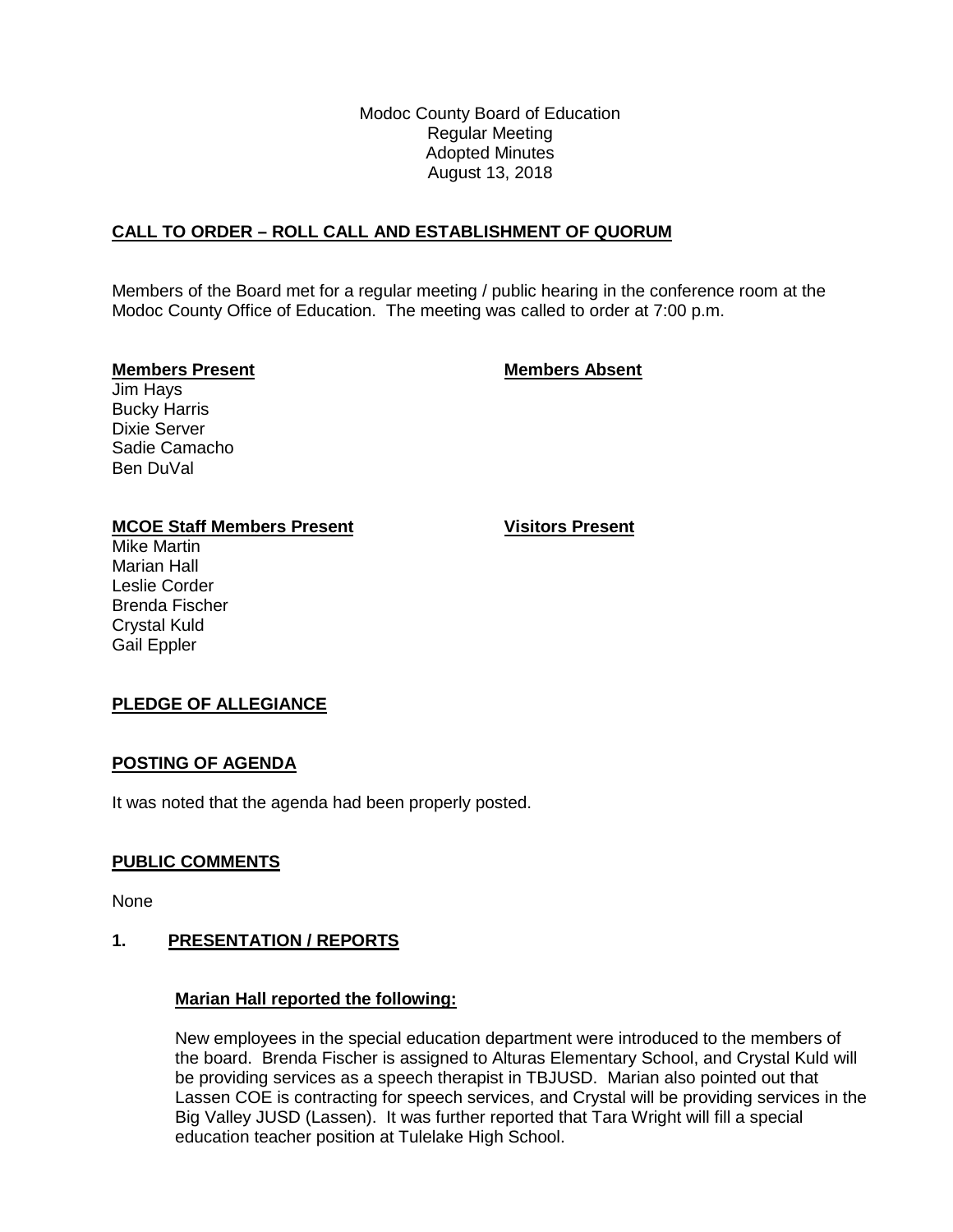# **Leslie Corder reported the following:**

The financial reports included in the agenda packet were explained to the members of the board.

She and her staff are busy getting the 2017-18 books closed

LCAP's and budgets for Modoc Joint and Surprise Valley Joint Unified Schools Districts have been reviewed and approved by the County Office. Tulelake will be providing their information in the near future.

It was explained that there are not a lot of changes in the budget due to the adoption of the State budget. It was however pointed out that funding in the amount of \$200,000 will be received for the purposes of assisting the districts in the area of Differentiated Assistance.

Unaudited Actuals will be presented in October, and the 1<sup>st</sup> Interim Budget Report will be provided in November.

# **Mike Martin reported the following:**

Information regarding the MTSS concepts and trainings was shared with the members of the board. The Multi-Tiered Systems of Support (MTSS), a statewide initiative, focuses on the education of the whole child, (Behavior / Social-Emotional / Academics) It was pointed out that staff spent the last year training and implementing PBIS (Positive Behavior Intervention Systems) as a behavior support. It is expected that with addressing the above issues, that academics will also improve. Ongoing trainings in all MTSS areas will continue to be provided!

The 2018-19 school year opens on August  $23<sup>rd</sup>$  for Modoc & Surprise Valley Joint Unified School Districts, and on August 20<sup>th</sup> for Tulelake.

The MCOE All Staff Gathering is scheduled for Friday, August 17th.

A reminder was provided to the members of the board that it is currently Open Enrollment, and if they are interested in making changes in their insurance coverage, notifications are due by September 10, 2018

## **2. CONSENT AGENDA ITEMS**

• Minutes – June 11, 2018

A motion was made by Sadie Camacho, seconded by Ben DuVal and carried that the consent agenda be approved as presented. (Ayes: Hays, DuVal, Server, Camacho, Harris)

## **3. INFORMATION / NO ACTION**

## **3.1 On-line Ethics Training available through FPPC**

Information regarding an online Ethics training which is available through the Fair Political Practices Commission (FPPC) was provided for the members of the board. Board members are required to complete this training every two years.